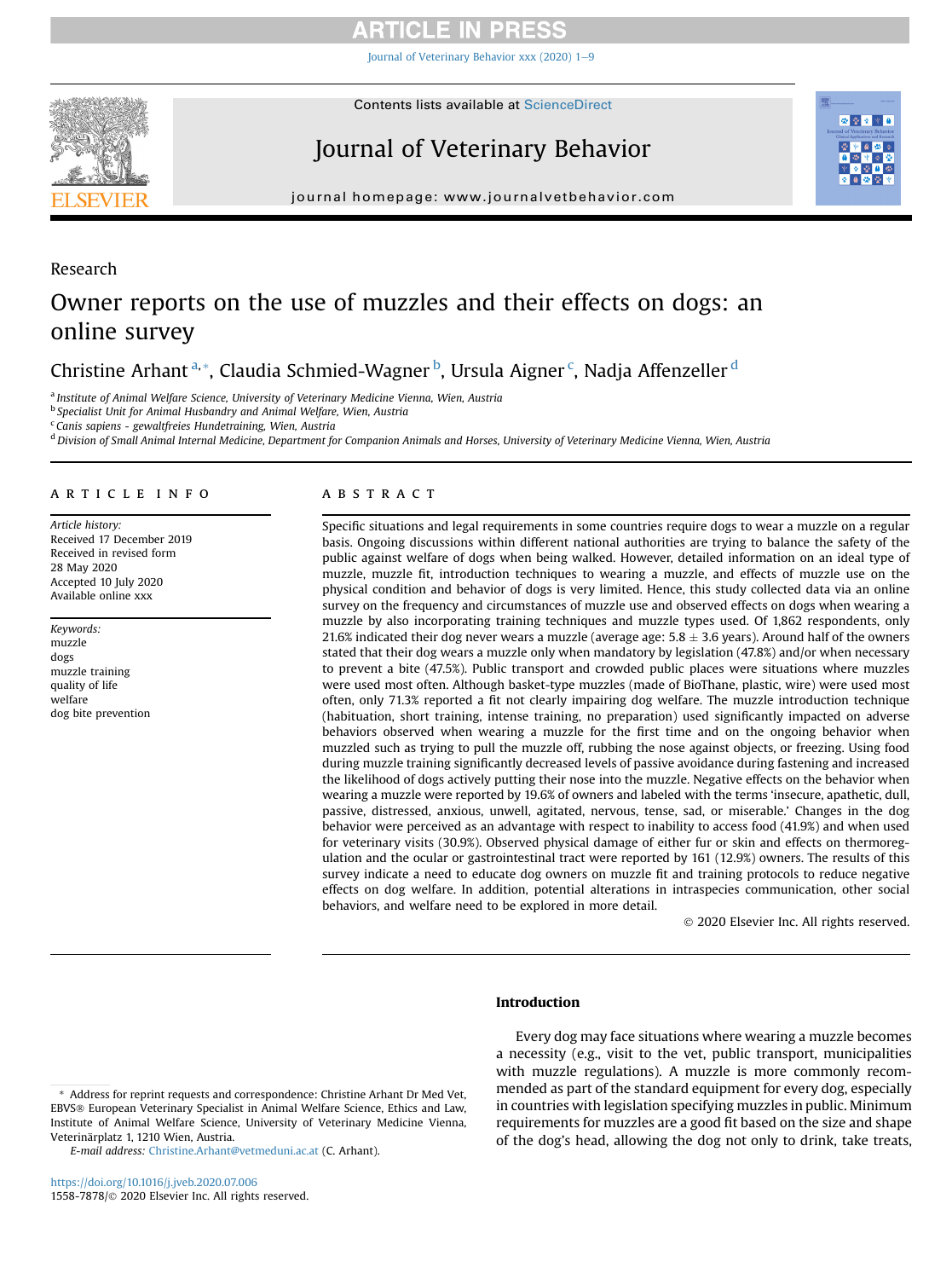and pant while wearing the muzzle but also prevent it from biting ([Methling and Unshelm, 2002;](#page-8-0) [Pike, 2018](#page-8-1)). However, wearing a muzzle can limit the dog's behavior in various situations. Oral behavior—such as investigation or manipulation with mouth and nose—is severely affected. The muzzle potentially restricts the dog during social interactions and explorative behaviors ([Döring et al.,](#page-8-2) [2008](#page-8-2)). Interspecies communication might be impeded, for example, when physically blocking facial expressions [\(Riedel,](#page-8-3) [2014](#page-8-3)). Most surprisingly, studies on effects of dogs when wearing a muzzle are scarce and merely based on short-term use. Police dogs, used to wearing a muzzle regularly, had lowered body positions but showed no increases in cortisol when tested over short time periods during work and training compared with being tested unmuzzled ([Elsing, 2019](#page-8-4)). An observational study conducted during sessions of intraspecies social contact/play found dogs to be less active when wearing a muzzle [\(Elsing et al., 2011\)](#page-8-5). Lower body postures and changes in activity can be interpreted as signs of discomfort or even stress [\(Hetts et al., 1992](#page-8-6); [Beerda et al., 1998,](#page-8-7) [1999](#page-8-8)). In addition to the initial decrease in activities when wearing a muzzle, [Cronin et al. \(2003\)](#page-8-9) found a rebound effect, that is, an increase in activities, when removing the muzzle after a 48-hour period.

There are no published data yet on the effects of muzzles on dogs when wearing them regularly in public (e.g., during every walk), despite different mandatory legislative requirements already being in place in various countries. For example, the city of Vienna (capital of Austria, 1.9 million inhabitants) requires every dog to be either muzzled or on leash at all times when out in public ([Anonymous, 2019b\)](#page-8-10). Despite different legal requirements (even between states within Austria), dog owners' beliefs of when, where, with whom, and under what specific circumstances dogs should or should not need to wear a muzzle are critical to understand and act on, not only to maximize safety but also to ensure appropriate welfare for dogs if they must wear a muzzle.

Hence, the aim of this study was to collect data of dog owners' attitudes about the use of muzzles in dogs, what type of muzzle introduction protocols were implemented, and what the observed effects were by an online survey. Specific emphasis was put on the following:

- 1) Under which circumstances and how often do dog owners use a muzzle?
- 2) What type of muzzle, muzzle fit, and muzzle introduction technique is used?
- 3) What effects when wearing a muzzle have been observed on the behavior and on the physical condition of dogs?

This survey aims at gaining more knowledge on the effects of muzzles on dogs and their potentially negative impact on dog welfare/quality of life (QoL).

### Material and methods

### The questionnaire

To gain more insight on muzzle use and the effect of wearing a muzzle on the dog behavior and physical condition, a questionnaire comprising 53 questions/blocks of questions was developed (see Appendices 1 and 2: The questionnaire was distributed in Germanspeaking countries, and therefore, the original is in German. We provide it in Appendix 1. In addition, we provide a translation in English in Appendix 2. The questionnaire also contains questions of which the results will be reported elsewhere.). It included questions on demographics of dog owners (e.g., gender, age, country) and their dogs (e.g., sex, age, breed), questions covering more general aspects

of muzzle use such as the overall frequency of dogs wearing a muzzle, the type of muzzle used, overall fit of the muzzle, and how the dog was introduced to wearing a muzzle. The overall frequency of muzzle use was scored on a ten-point ordinal scale ranging from never to multiple times a day  $(1 =$  never,  $2 =$  less than once a year,  $3 = 1-3 \times$  per year,  $4 = 4-8 \times$  per year,  $5 = 9-11 \times$  per year,  $6 = 1-3 \times$ per month,  $7 = 1-3 \times$  per week,  $8 = 4-6 \times$  per week,  $9 =$  once per day,  $10 =$  multiple times a day). The frequency of muzzle use in different everyday life situations was scored on a six-point scale  $(1 = never, 2 = seldom, 3 = sometimes, 4 = often, 5 = very often,$  $6 =$  always). Several questions regarding dog behaviors when wearing a muzzle were asked: different behavioral expressions of the dog when wearing a muzzle for the first time were coded with a dichotomous scale (present/not present). Questions on current behavioral expressions observed when fastening or wearing a muzzle were scored on a five-point scale  $(1 =$  never,  $2 =$  seldom,  $3 =$  sometimes,  $4 =$  often,  $5 =$  always). Questions on observed changes in dog behaviors when wearing a muzzle and the perceived advantages and disadvantages for daily life situations were initially scored on a seven-point scale but ultimately recoded to a threepoint scale (disadvantageous, no effect/change, advantageous). For reporting negative effects (present/not present) on the dog behavior and physical condition, owners were able to fill in a free text field. Muzzle fit and the muzzle type were assessed by presenting pictures and asking people to choose the one most similar looking to the one that is currently used for their own dog. For muzzle fit, six drawings of dog heads wearing a basket-type muzzle varying in size were used ([Figure](#page-2-0)). The depth (low, medium, high) and closeness to the dogs' nose (distance/no distance) were varied. A draft version of the questionnaire was tested for comprehensibility and adjusted accordingly, based on the comments of the respondents. On average, the revised final questionnaire took 15 to 20 minutes for completion. No question required an answer; therefore, the sample size differs according to the number of participants willing/able to answer a specific question. Sample sizes will be reported in the [Results](#page-2-1) section.

### The survey

The survey was performed as an online survey distributed via SurveyMonkey between March 6th and April 15<sup>th</sup>, 2019. It was advertised via social media, for example, Facebook account of the Vetmeduni Vienna allowing for a snowball effect and further spreading by word of mouth.

### Data analyses

All statistical analyses were carried out using IBM SPSS Statistics, version 25. To group the items on the dog behavior during fastening and wearing a muzzle to subscale scores, we carried out two principal component analyses followed by a varimax rotation. Bartlett's test of sphericity was required to be significant, and the Kaiser-Meyer-Olkin criterion should be at least 0.6. To include items in the final solution, the anti-image correlation matrix diagonal was required to be at least 0.5. Subscales were required to have an Eigenvalue greater than one. An item was included in a subscale if it loaded with at least 0.3 on one subscale. If a double loading higher than 0.3 was present, it was only included if it loaded with at least 0.5 on one of the subscales. If this was the case, the variable was only used for calculating the score of the subscale on which it had a higher loading. The subscale scores were obtained by calculating the mean of the items in each subscale to facilitate interpretation. Items with negative loading were recoded before calculating subscale scores.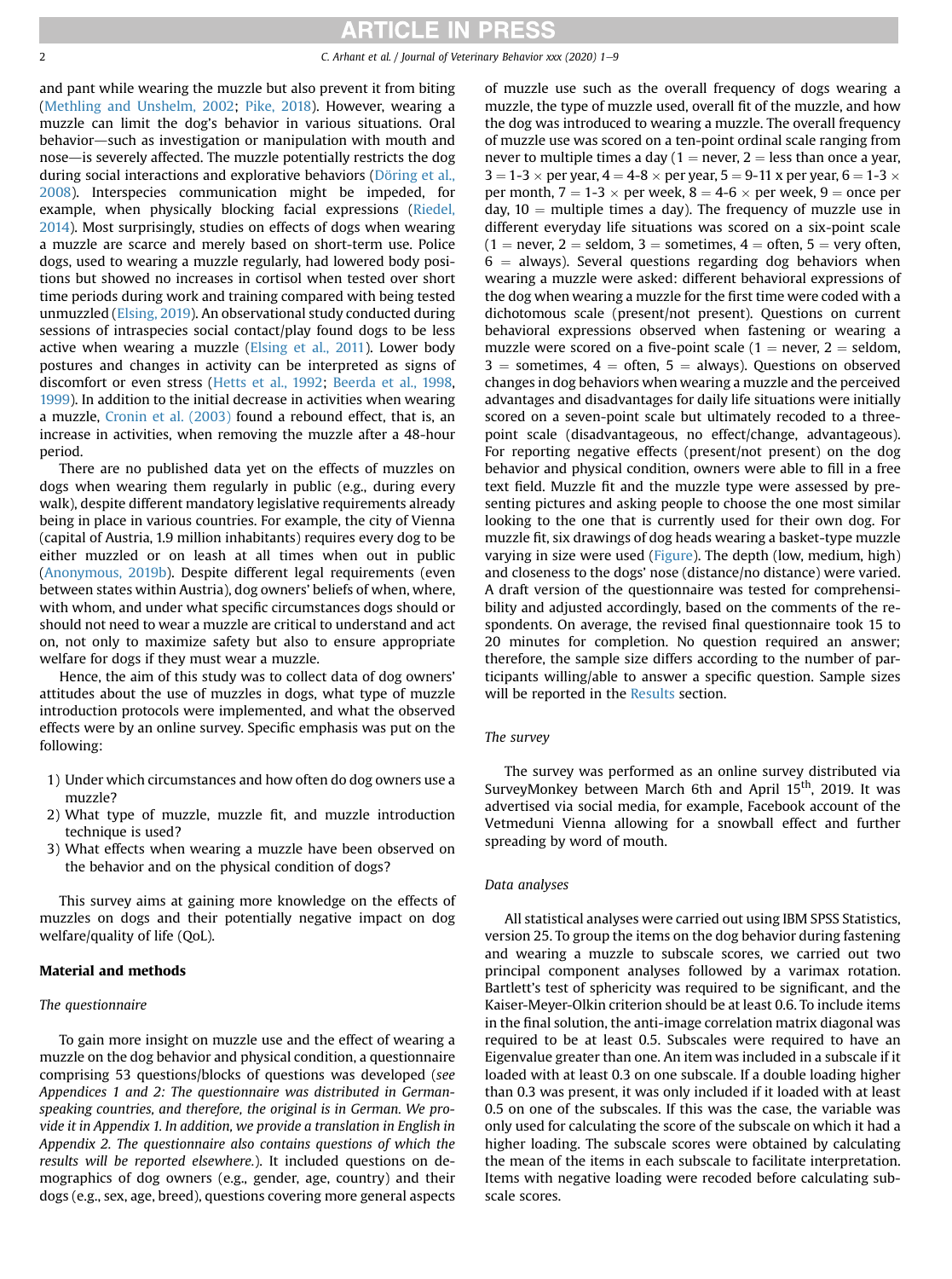#### CI E IN PRES

C. Arhant et al. / Journal of Veterinary Behavior  $xxx$  (2020)  $1-9$  3

<span id="page-2-0"></span>

Figure. Pictures used to assess muzzle fit. (A) appropriate distance to nose and lower jaw; (B) no distance to nose, appropriate distance to lower jaw; (C) no distance to nose and lower jaw; (D) no distance to nose, small distance to lower jaw; (E) appropriate distance to nose, small distance to lower jaw; (F) appropriate distance to nose, no distance to lower jaw.

Relationships between the overall frequency of muzzle use and the living environment, muzzle fit, or negative effects of muzzle use were tested by using cross-tabulations and  $\chi^2$  tests. Only cells having standardized residuals (SR) > 2 or < -2 were considered to significantly differ from the expected frequency.

Effects of different muzzle introduction techniques on the dog's behavior when wearing a muzzle for the first time were explored using cross-tabulations and  $\chi^2$  tests. Effects of different muzzle introduction techniques on current behavior subscales when wearing a muzzle were assessed using the Kruskal-Wallis tests. Effects of using food were tested using the Mann-Whitney U-tests. For post hoc pairwise comparisons, the Mann-Whitney U-tests were used.

Free text answers describing negative effects of muzzles were inspected and categorized manually. Only effects that have been personally witnessed by the respondents were included in the analysis to prevent for anticipated but not observed effects to skew the results.

To find a balance between type 1 and type 2 errors, we corrected for multiple testing using the Bonferroni method in two clusters of tests. The goal was to reach an alpha level of 0.05 in each of the clusters. Cluster 1 included 4 tests testing a relationship with an overall frequency of the use of a muzzle. A P-value  $\leq$ 0.0125 was considered significant. The second cluster was based on 16 tests related to effects of the type of muzzle introduction techniques and use of food on dog behaviors (9 variables for first time wearing a muzzle, 7 current behavior variables). Here, a P-value  $\leq$ 0.003 was considered significant. This P-value was also considered significant for post hoc pairwise comparisons.

### <span id="page-2-1"></span>Results

### Participants

Overall, 1,920 dog owners signed in to the survey. Participating dog owners were predominantly women (90%; 9.5% men; 0.5% nonbinary). The mean age was  $38 \pm 12$  years (minimum: 14 and maximum: 78 years). Most dog owners lived in Austria (71.3%), 23.1% lived in Germany, and 4.9 % in Switzerland. The remaining dog owners came from Lichtenstein, Luxemburg, Slovakia, the Netherlands, Italy, Spain, and Iceland. An academic degree was held by 37.1%. About one-third (33.7%) lived in big cities, 26.5% in small towns, and 39.7% in rural areas. About one-quarter were first-time dog owners (22%). Almost half of the respondents (48%) owned one dog, 31% owned two dogs, and the remaining 21% owned three or more dogs.

### Dogs

The dogs for which muzzle use (or nonuse) was reported ( $N =$ 1,862) were on average 5.8  $\pm$  3.6 years old, and their average weight was 23.6  $\pm$  11.2 kg. Half of the dogs were male (27.8% neutered male; 22.1% intact) and half were female (31.9% neutered female, 18.2% intact). Classification as a family dog (in contrast to working dogs) was made in 91.3%. The most common group were mixed breeds (28.3%) followed by American Staffordshire terrier (7.1%), Labrador retriever (5%), Australian shepherds (3.9%), 'other' breeds (3.2%), German shepherds (3.1%), bull terrier (2.8%), Belgian shepherds (2.8%), border collies (2.7%), Rottweiler (2.5%), Golden Retriever (1.8%). The remaining 36.9% were dogs of 153 other specified breeds.

### Muzzle use and muzzle fit

In our sample, 21.6% stated that their dog had never worn a muzzle. Almost half of the owners reported that their dog wore a muzzle only when it was mandatory by legislation (47.8%), and 47.5% stated that their dog should wear a muzzle in specific situations to prevent bites. Participants reported that their dogs wear muzzles most often during public transport (average score often or

### <span id="page-2-2"></span>Table 1

Reported frequency of muzzle use in different circumstances (scale:  $1 =$  never,  $2 =$ seldom,  $3 =$  sometimes,  $4 =$  often,  $5 =$  very often,  $6 =$  always)

| Circumstance                                        | N     | Mean | <b>SD</b> |
|-----------------------------------------------------|-------|------|-----------|
| Crowded public areas, e.g., parks, pedestrian areas | 1.474 | 2.37 | 1.77      |
| Inns/cafes                                          | 1.462 | 2.03 | 1.76      |
| Near schools/kindergartens                          | 1.455 | 2.29 | 1.93      |
| Dog parks                                           | 1.454 | 1.71 | 1.52      |
| Public transport                                    | 1.454 | 4.73 | 1.94      |
| During a veterinary examination                     | 1.485 | 2.13 | 1.67      |
| At home (only family members present)               | 1.478 | 1.07 | 0.39      |
| At home (visitors present)                          | 1.480 | 1.27 | 0.84      |
| Noncrowded public areas, e.g., forest trails        | 1.481 | 1.58 | 1.26      |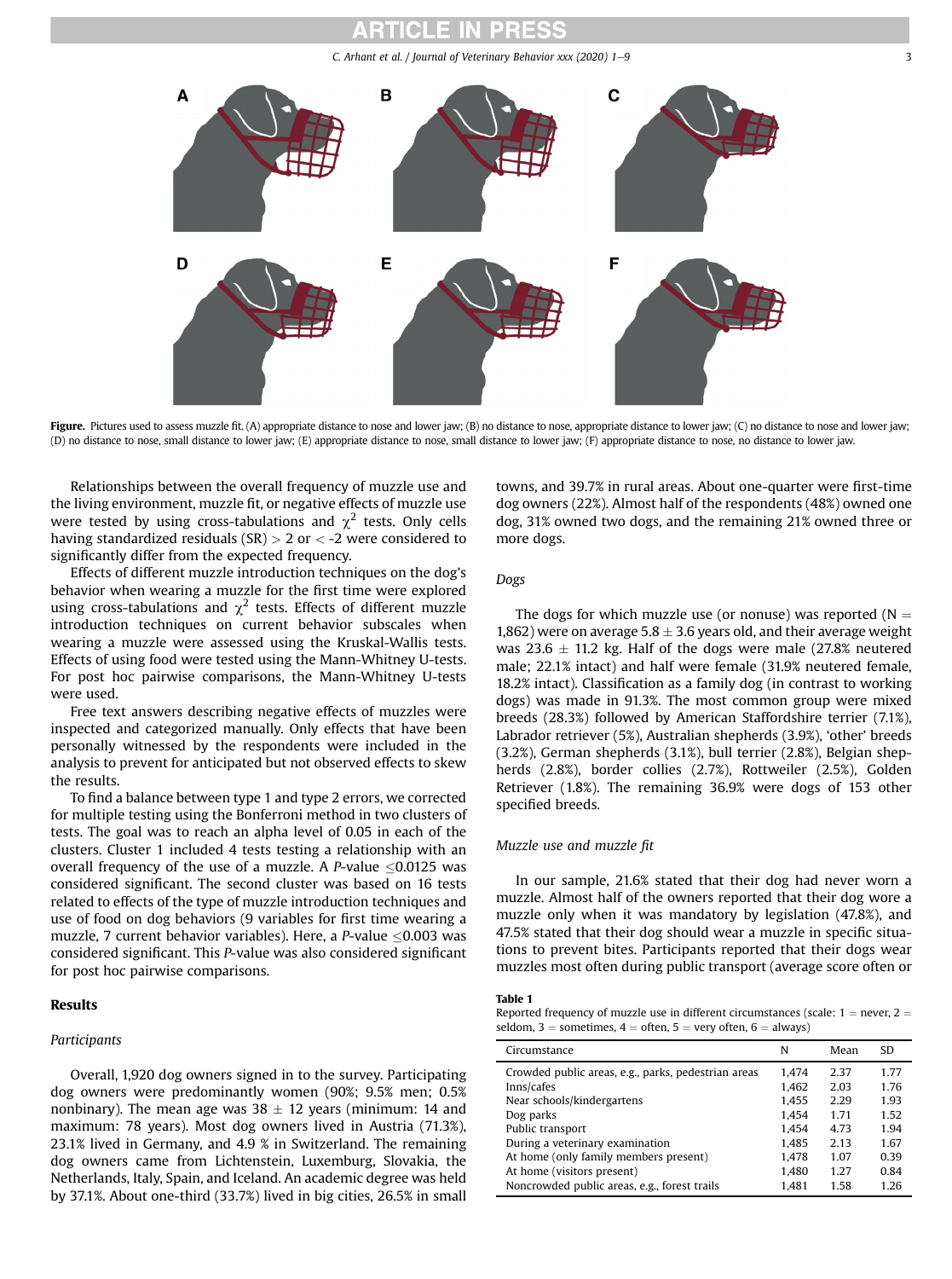4 C. Arhant et al. / Journal of Veterinary Behavior xxx (2020) 1–9

very often–see [Table 1](#page-2-2)). Crowded public areas such as parks and near schools or kindergarten were the second most common circumstance where respondents had their dogs muzzled (score seldom or sometimes). Least common is the use of a muzzle at home or in noncrowded public areas such as forest trails.

The reported average frequency of wearing a muzzle was significantly related to the environment in which the dog is kept (see [Table 2](#page-3-0)). Dogs living in urban areas wear muzzles significantly more often than dogs living in small towns or rural areas ( $\chi^2 =$ 152.38, df = 18,  $P < 0.001$ ).

The two most common types of muzzles used by the participants were soft polyurethane/polyvinylchloride (BioThane) basket muzzles (21.9%) and thermal rubber or silicone basket muzzles (21.6%). Other commonly used muzzle types were metal basket muzzles (20.3%) and standard plastic basket muzzles (18%). Leather basket muzzles (8.5%), 'other' types of muzzles (4.2%), and tubetype fabric muzzles (4.1%) were less common. Not owning a muzzle was reported by 1.3% of the participants ( $N = 1,470$ , reported only for dogs that wear muzzles).

Participants were asked to report muzzle fit for their own dog (see [Figure](#page-2-0)). Picture E was chosen most often (49.9%, an appropriate distance to the nose and a small distance to the lower jaw), and picture A the second most often (21.4%, an appropriate distance to the nose with a largest distance to the lower jaw), respectively. The least often chosen were picture F (11.5%), B (7.7%), D (6.8%), and C (2.7%), respectively. Overall, 17.2% chose a picture where the muzzle was too close to the nose of the dog (pictures B, C, and D) and 14.2% chose a picture not allowing for mouth opening at all (pictures C and F). Long-term use of a muzzle (i.e., to wear a muzzle multiple times per day) was associated with more owners reporting a fit similar to picture A and B (largest distance to lower jaw;  $\chi^2$  = 28.29,  $df = 5$ , P< 0.001, SR = 3.1/2.6, see also [Appendix 3, Table A1\)](#page-8-11).

### Dog behaviors during muzzle use and preparing the dog to wear a muzzle

The owners were asked how they introduced their dog to wearing a muzzle. Of the participants ( $N = 1,434$ ), 12.1% reported habituating their dog without the use of food by fastening the muzzle to the dog for several short periods  $(<1$  minute; 6.7%) or several longer periods (e.g. 2 to 3 minutes; 5.4%), respectively. The use of a short muzzle training with food and fastening the muzzle to the dog on the same day was reported by 15.3% and a muzzle training with the use of tasty treats such as pasty (paste-like food such as liver paté) or peanut butter lasting over several days by 32.8%. Intense muzzle training lasting over several weeks with the use of tasty treats was reported by 25%. 'Other' methods were reported by 5.4% of the participants, and 9.3% reported neither habituation nor muzzle training ('dog was not prepared to wear a

<span id="page-3-0"></span>Table 2

Reported frequency of muzzle use with regard to the environment in which the dog is kept

| Frequency of wearing a muzzle N |           |      |      |      | Total, % Urban, % Small town, % Rural, % |
|---------------------------------|-----------|------|------|------|------------------------------------------|
| Never                           | 403       | 21.6 | 13.3 | 24.2 | 30.6                                     |
| Less than once a year           | 183       | 9.8  | 5.8  | 9.5  | 10.1                                     |
| $1-3 \times$ per year           | 317       | 17.0 | 12.0 | 16.4 | 18.3                                     |
| $4-8 \times$ per year           | 166       | 8.9  | 6.6  | 10.8 | 9.0                                      |
| 9-11 $\times$ per year          | 120       | 6.4  | 6.2  | 6.8  | 6.7                                      |
| $1-3 \times$ per month          | 187       | 10.0 | 13.5 | 11.0 | 7.0                                      |
| $1-3 \times$ per week           | 159       | 8.5  | 10.6 | 8.1  | 7.4                                      |
| $4-6 \times$ per week           | 78        | 4.2  | 7.4  | 2.4  | 2.6                                      |
| Once per day                    | 61        | 3.3  | 5.0  | 2.4  | 3.1                                      |
| Multiple times a day            | 188       | 10.1 | 19.5 | 8.3  | 5.1                                      |
| Total                           | 1.862 100 |      | 100  | 100  | 100                                      |

muzzle'). Regarding the use of food ( $N = 1,416$ ), 12.4% stated that they never used food. The most common was the use of small pieces of cheese or sausage (26.4%), 24.4% used homogenized food such as liver/salmon pasty or peanut butter, 20.1% used soft dog treats, 6.5% used dry food kibbles, 5.7% small pieces of dried meat, and 4.5% other types of food, respectively.

In addition, participants were asked about the behavior of their dogs during fastening and when wearing the muzzle. Dog owners were asked whether during the first time when wearing a muzzle their dog showed a specific behavior or not. Half (50.5%) of the dogs remained calm and did not show specific reactions ( $N = 1,361$ ). However, trying to use the paw to pull the muzzle off was also reported by 65.3% of the participants ( $N = 1,362$ ). Other signs of being uncomfortable when wearing a muzzle were immobility/ freezing (15.5%,  $N = 1,313$ ), moving slowly/backward (15.4%,  $N =$ 1,319), panting (13.1%,  $N = 1316$ ), lying down (10.5%,  $N = 1,318$ ), refusing to take treats (7.8%,  $N = 1,315$ ), barking or whining (3.1%,  $N = 1,310$ ), and growling (0.5%,  $N = 1,311$ ).

At present, the most commonly observed behaviors (based on the mean values of a five-point scale) during fastening of the muzzle was the dog actively putting the snout in the muzzle but also turning the head away (see [Table 3\)](#page-4-0). Other behaviors possibly indicating avoidance were described less frequent with either to 'freeze'/get stiff or to be agitated and run/jump around.' Principal component analyses of dog behaviors during fastening of the muzzle resulted in three subscales explaining 55.5% of the variance ('passive avoidance during fastening of the muzzle,' 'active avoidance during fastening of the muzzle,' 'growling during fastening of the muzzle'—see [Table 3](#page-4-0)). When wearing the muzzle, the most common avoidance behaviors were trying to pull the muzzle off with the paw or rubbing the snout on the floor or on objects. Less common were freezing, refusing to take treats, or panting (see [Table 3](#page-4-0)). Principal component analyses of dog behaviors when wearing the muzzle resulted in two subscales explaining 47.5% of the variance ('passive avoidance when wearing the muzzle' and 'active avoidance when wearing the muzzle'—see [Table 3](#page-4-0)).

For the purpose of comparing dog behaviors when wearing a muzzle for the first time, and during fastening and wearing a muzzle at present, with regard to the different types of introducing a dog to wearing a muzzle, we grouped both types of habituation ('short periods' and 'longer periods') and the two short muzzle trainings ('same day' and 'several days'). The categories 'intense muzzle training' and 'no preparation' remained unchanged. 'Other types' of muzzle training were not included because of the various forms not clearly fitting in any other category. Only results significant after correction for multiple testing are presented in the main text ( $P \le 0.003$ ; see details of all other results in [Appendix 3,](#page-8-11) [Tables A2, A3, A4, A5, and A6\)](#page-8-11). When wearing a muzzle for the first time, dogs whose owners reported the use of 'habituation' remained calm significantly less often ( $\chi^2$  = 16.40, df = 3, P = 0.001,  $SR = -2.3$ ). Attempts to pull the muzzle off with the paws and barking or whining were more common when habituation was used and less common when an intense muzzle training was used  $(\chi^2 = 32.10, df = 3, P < 0.001, SR = 2.1/-2.3; \chi^2 = 14.53, df = 3, P <$ 0.001,  $SR = 2.5/-2.2$ ). For behaviors at present, the subscales 'passive avoidance during fastening' and 'active avoidance when wearing the muzzle' were found to differ significantly with respect to the category of the muzzle introduction technique used (see [Table 3](#page-4-0)). For 'passive avoidance during fastening' all pairwise comparisons except 'habituation' versus 'no preparation' were found to be significantly different (all P-values < 0.001; see also [Appendix 3, Table A5](#page-8-11); habituation: mean  $\pm$  SD = 2.63  $\pm$  0.98, short training: 2.27  $\pm$  0.91, intense training:  $1.99 \pm 0.91$ , no preparation:  $2.64 \pm 0.88$ ). For 'active avoidance when wearing the muzzle' only two pairwise comparisons were significantly different (see also [Appendix 3,](#page-8-11)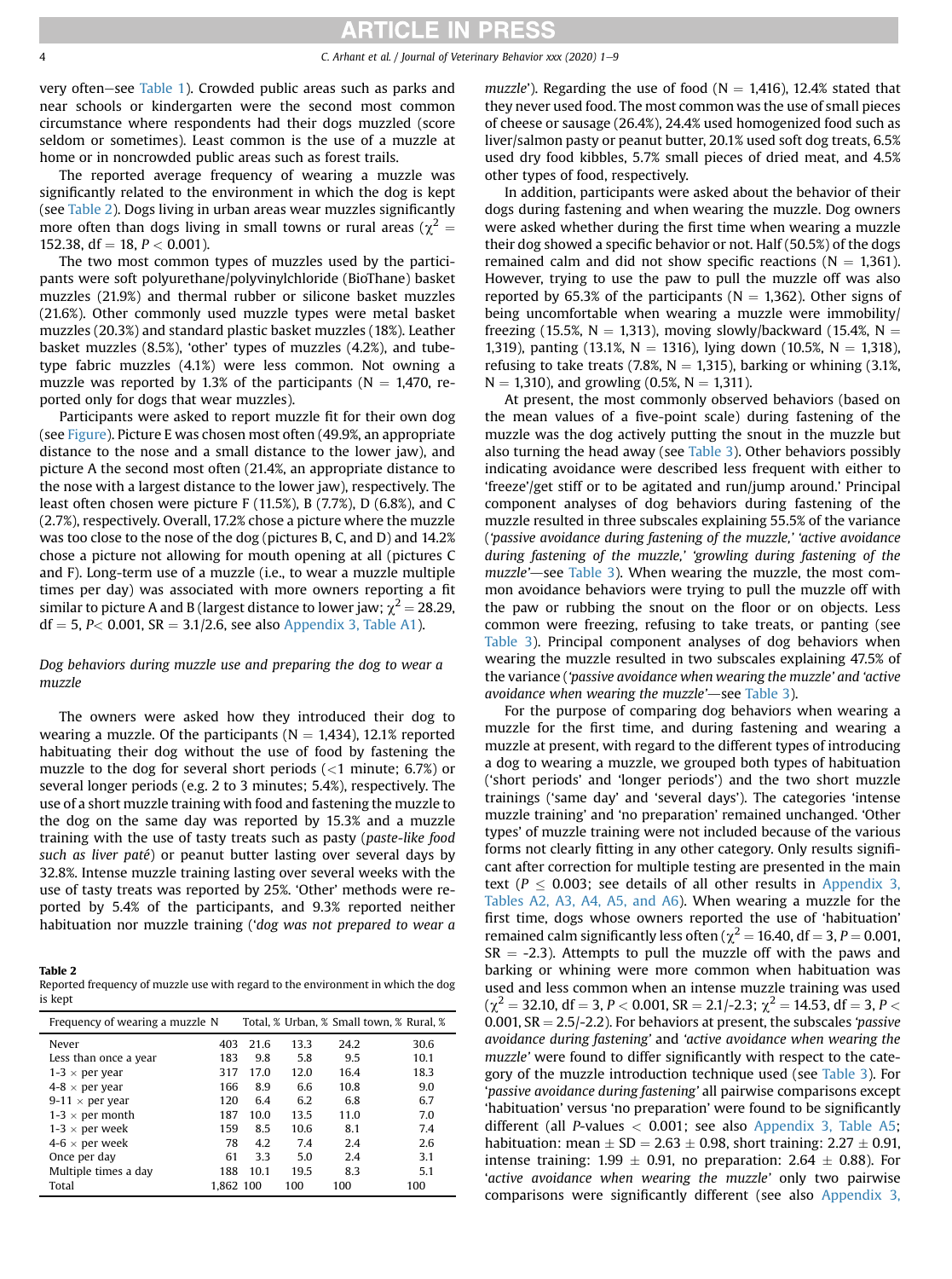C. Arhant et al. / Journal of Veterinary Behavior xxx  $(2020)$  1-9 5

#### <span id="page-4-0"></span>Table 3

Owner reports of dog behaviors during fastening and wearing a muzzle and effects of the type of muzzle introduction and the use of food for muzzle introduction

| Dog behavior                                          | Factor loading | N     | Mean | <b>SD</b> | The type of muzzle introduction | The use of food |
|-------------------------------------------------------|----------------|-------|------|-----------|---------------------------------|-----------------|
| Dog behaviors during fastening of the muzzle          |                |       |      |           |                                 |                 |
| Passive avoidance during fastening of the muzzle      |                | 1,384 | 2.26 | 0.94      | $0.001$                         | $0.001$         |
| Turns the head away or walks away                     | 0.848          | 1,400 | 2.39 | 1.21      |                                 |                 |
| Actively puts the snout in the muzzle                 | $-0.830$       | 1,399 | 3.03 | 1.36      |                                 |                 |
| "Freezes"/gets stiff                                  | 0.670          | 1,388 | 1.43 | 0.93      |                                 |                 |
| Active avoidance during fastening of the muzzle       |                | 1,375 | 1.22 | 0.38      | 0.021                           | 0.105           |
| Is agitated and jumps or runs around                  | 0.708          | 1,384 | 1.35 | 0.80      |                                 |                 |
| Barks and/or whines                                   | 0.608          | 1,386 | 1.05 | 0.31      |                                 |                 |
| Pants                                                 | 0.536          | 1,383 | 1.30 | 0.74      |                                 |                 |
| Lies down                                             | 0.541          | 1,385 | 1.19 | 0.59      |                                 |                 |
| Growling during fastening of the muzzle               |                | 1,387 | 1.01 | 0.14      | 0.096                           | 0.463           |
| Growls when the muzzle is fastened                    | 0.845          | 1,387 | 1.02 | 0.16      |                                 |                 |
| Growls when the muzzle is presented                   | 0.841          | 1,387 | 1.01 | 0.17      |                                 |                 |
| Dog behaviors when wearing the muzzle                 |                |       |      |           |                                 |                 |
| Passive avoidance when wearing the muzzle             |                | 1,324 | 1.28 | 0.59      | 0.029                           | 0.755           |
| Is immobile/freezes                                   | 0.842          | 1,337 | 1.35 | 0.84      |                                 |                 |
| Lies down/does not walk                               | 0.699          | 1,338 | 1.20 | 0.64      |                                 |                 |
| Does not accept treats                                | 0.654          | 1,334 | 1.31 | 0.85      |                                 |                 |
| Walks slowly/stiff or backward/sideways               | 0.782          | 1,334 | 1.25 | 0.72      |                                 |                 |
| Active avoidance when wearing the muzzle              |                | 1,323 | 1.59 | 0.50      | 0.001                           | 0.555           |
| Tries to pull the muzzle off with paws                | 0.667          | 1,351 | 2.43 | 1.20      |                                 |                 |
| Rubs the snout on the floor or objects                | 0.679          | 1,352 | 2.43 | 1.18      |                                 |                 |
| Unsettled, paces                                      | 0.698          | 1,337 | 1.24 | 0.66      |                                 |                 |
| Pants                                                 | 0.569          | 1,332 | 1.40 | 0.82      |                                 |                 |
| Barks and/or whines                                   | 0.568          | 1,335 | 1.06 | 0.36      |                                 |                 |
| Growls                                                | 0.307          | 1,335 | 1.02 | 0.17      |                                 |                 |
| How often from 10 times fastening or wearing a muzzle |                |       |      |           |                                 |                 |
| the dog actively puts the snout in the muzzle         |                | 1,373 | 5,85 | 3,74      | $0.001$                         | $0.001$         |
| the dog shows signs of feeling uncomfortable.         |                | 1,335 | 4,97 | 3,61      | 0.001                           | 0.887           |

P-values considered significant after correction for multiple testing are in bold print. The dog behavior was scored on a five-point scale:  $1 =$  never,  $2 =$  seldom,  $3 =$  sometimes,  $4 =$  often,  $5 =$  always.

[Table A5\)](#page-8-11): intense training led to lower levels of active avoidance behaviors than habituation ( $P < 0.001$ ) and short training ( $P =$ 0.002; habituation:  $1.74 \pm 0.63$ , short training:  $1.61 \pm 0.56$ , intense training:  $1.27 \pm 0.60$ , no preparation:  $1.30 \pm 0.60$ ).

In addition, the dog behavior when wearing the muzzle for the first time, during fastening, and when currently wearing a muzzle was compared with regard to whether food was used or not used. The use of food was related to barking/whining when wearing a muzzle for the first time ( $\chi^2$  = 9.74, df = 1, P = 0.002, but see also [Appendix 3, Table A3](#page-8-11)) and to 'passive avoidance during fastening' (see [Table 3](#page-4-0) and [Appendix 3, Table A5\)](#page-8-11). Dogs whose owners did not use food barked/whined more often when wearing a muzzle for the first time (SR  $=$  2.9), whereas dogs of owners who used food showed lower levels of passive avoidance behaviors during fastening of the muzzle (answer yes:  $2.23 \pm 0.95$ , "no":  $2.50 \pm 0.89$ ).

Furthermore, participants were asked how often (out of 10 times) the dog was voluntarily putting its snout into the muzzle and how often (out of 10 times) wearing the muzzle made the dog feel uncomfortable [\(Table 3](#page-4-0)). The category of muzzle introduction technique affected both parameters significantly. For putting the snout into the muzzle voluntarily, all pairwise comparison except 'habituation' versus 'no preparation' were significantly different (all P-values < 0.001, but see also [Appendix 3, Table A6\)](#page-8-11). With an increasing effort in muzzle introduction/training, dogs were more willing to actively put their snout into the muzzle (habituation:  $4.5 \pm 3.4$ , short training: 5.6  $\pm$  3.6, intense training: 7.6  $\pm$  3.5, no preparation: 3.6  $\pm$  3.3). For signs of feeling uncomfortable when wearing a muzzle, pairwise comparisons showed that habituation led to more frequent signs than intense muzzle training ( $P < 0.001$ ) and resulted in a statistical tendency compared with short training ( $P = 0.007$ ; habituation: 5.9  $\pm$  3.7, short training: 5.1  $\pm$  3.6, intense training: 4.5  $\pm$  3.4, no preparation: 5.0  $\pm$ 3.8; see also [Appendix 3, Table A6](#page-8-11)).

The use of food only affected actively putting the snout in the muzzle [\(Table 3](#page-4-0) and [Appendix 3, Table A4](#page-8-11)): owners who used food reported this behavior in six of ten times (6.1  $\pm$  3.7) in contrast to only four of 10 times  $(4.0 \pm 3.4)$  when no food was used.

### Effects of muzzle use

Regarding the effects of wearing a muzzle on their dog's behavior and the perceived impact on everyday life situations, more than half of the dog owners experienced "no effect/change" for all aspects except intraspecies interactions (see [Table 4\)](#page-5-0). During encounters with other dogs, muzzle use was perceived as having disadvantageous effects on dog behaviors in 37%, whereas one-fifth of the dog owners reported advantageous effects (20.7%). The greatest number of disadvantageous effects were reported for the dog's interest in sniffing during walks (43.8%), and the greatest number of advantageous effects of muzzle use were reported for preventing access food/garbage (41.9%) and during visits at a veterinary clinic (30.9%).

Overall, 19.6% ( $N = 244$  from 1,244 participants responding to this question) of participants reported negative effects on behaviors. Reported negative effects on behaviors were not related to the frequency of wearing a muzzle ( $\chi^2$  = 10.63, df = 9, P = 0.301, [Appendix 3, Table A7](#page-8-11)). A total of 229 participants answered the open question asking for observed effects on behaviors (see [Table 5\)](#page-5-1). Overall, 20 main topics were identified and categorized. Some answers (6.1%) were not assigned to a category because they were either unclear or could not be classified. The effects mentioned most often were 'appears insecure,' 'appears apathetic/ dull/passive on walks,' 'is limited in social interactions/communication,' and 'shows reduced activity/movement.' Answers reported by only one or two participants included that 'other dogs react differently,' that the 'time until defecation/urination is increased,' and that the dog 'shows atypical/unusual behavior' ([Table 5\)](#page-5-1).

Most alarmingly, 12.9% ( $N = 161$  from 1244 participants responding to this question) of participants reported negative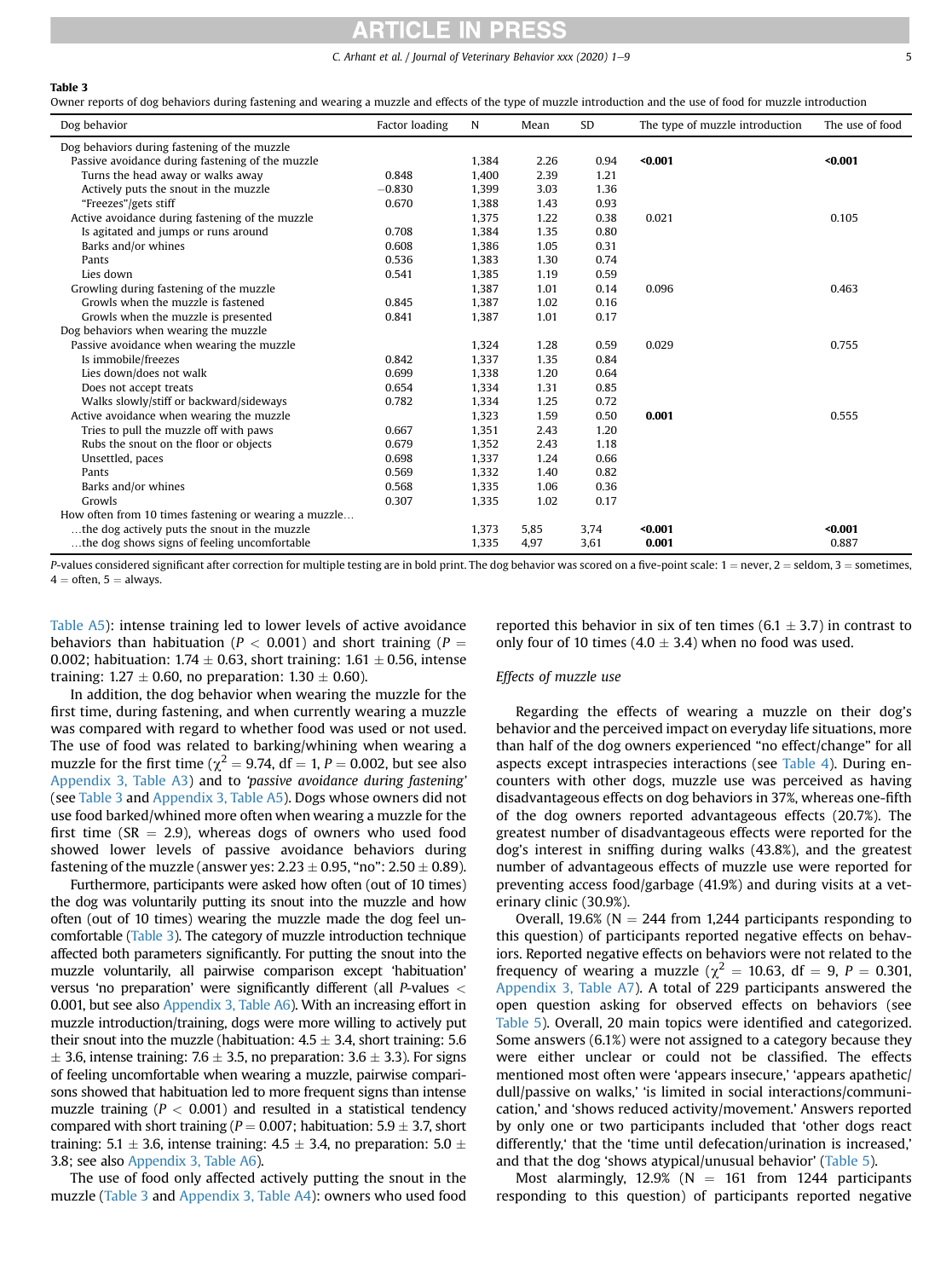### **ITICLE IN PRESS**

6 **C.** Arhant et al. / Journal of Veterinary Behavior xxx (2020) 1–9

#### <span id="page-5-0"></span>Table 4

Effects of muzzle use on dog behaviors and everyday life with the dog as perceived by dog owners

| Context/behavior                  |     | Disadvantage, % | No effect/change, % | Advantage, % |
|-----------------------------------|-----|-----------------|---------------------|--------------|
| Encounters with dogs              | 890 | 37.0            | 42.4                | 20.7         |
| Encounters with familiar people   | 837 | 30.5            | 65.2                | 4.3          |
| Encounters with unfamiliar people | 916 | 18.8            | 64.4                | 16.8         |
| Encounters with children          | 876 | 16.2            | 66.0                | 17.8         |
| Visit at the veterinarian         | 799 | 15.1            | 53.9                | 30.9         |
| Leash walking                     | 960 | 26.4            | 66.0                | 7.6          |
| Interest in sniffing              | 964 | 43.8            | 51.2                | 5.0          |
| Ability to access food/garbage    | 938 | 5.1             | 53.0                | 41.9         |

effects of muzzle use on the physical condition of their dog. The frequency of negative effects on physical condition was dependent on the frequency of muzzle use ( $\chi^2$  = 76.17, df = 9, P < 0.001, [Appendix 3, Table A8](#page-8-11)). In particular, dogs that wear a muzzle multiple times a day have a higher incidence of negative effects on physical condition (31% of dogs,  $SR = 6.5$ ). In total, 141 free-text answers could be categorized: effects of the muzzle on the fur (44%) were listed as broken hair, pressure marks, and alopecia and on the skin (34.7%) as wounds and abrasions. Impaired thermoregulation when wearing a muzzle was reported in 14.9% of dogs, and other effects related to the dog's eyes, gastrointestinal tract, or claws were reported by 6.4% of the owners.

### **Discussion**

In recent decades, having dogs live in human environments and sharing human space has led to changes in legislation worldwide. Wearing a muzzle has become one of the required adaptations when dogs are living in proximity to humans, especially in urban areas (e.g., in public transport, crowded areas), in many parts of the world. Indeed, dog owners living in urban areas reported more frequent muzzle use. However, every dog may face situations where wearing a muzzle will greatly improve safety of the people involved (e.g., when brought to the veterinary clinic because of a painful condition). As such, it is surprising that, overall, only 78.4% of respondents from this study reported that their dogs have worn a

### <span id="page-5-1"></span>Table 5

Categorization of the answers to the open question on observed negative effects on dog behaviors

| Category assigned                                              |                | Participants |  |
|----------------------------------------------------------------|----------------|--------------|--|
|                                                                | N              | %            |  |
| Other dogs react differently                                   | 1              | 0.4          |  |
| Time until the dog defecates/urinates is increased             | 1              | 0.4          |  |
| Shows an atypical/unusual behavior                             | $\overline{2}$ | 0.9          |  |
| Sniffing is restricted/not possible                            | 5              | 2.2          |  |
| Avoids interaction with humans/dogs                            | 5              | 2.2          |  |
| Appears frustrated/unhappy                                     | 5              | 2.2          |  |
| Effect on the physical condition                               | 6              | 2.6          |  |
| Is more aggressive/irritable                                   | 7              | 3.1          |  |
| Other people perceive the dog as dangerous                     | 8              | 3.5          |  |
| Tries to pull of the muzzle/rubs the head on objects or people | 9              | 3.9          |  |
| Impact on training/obedience                                   | 11             | 4.8          |  |
| Loss of joy/energy                                             | 13             | 5.7          |  |
| Is limited/restricted in play behaviors, e.g. fetch            | 13             | 5.7          |  |
| Appears sad/miserable                                          | 14             | 6.1          |  |
| No classification possible                                     | 14             | 6.1          |  |
| Appears unwell/agitated/nervous/tense                          | 15             | 6.6          |  |
| Appears distressed/anxious                                     | 17             | 7.4          |  |
| Shows reduced activity/movement                                | 18             | 7.9          |  |
| Is limited in social interactions/communication                | 18             | 7.9          |  |
| Appears apathetic/dull/passive on walks                        | 21             | 9.2          |  |
| Appears insecure                                               | 26             | 11.4         |  |
| Total                                                          | 229            | 100          |  |

muzzle before. Around half of the owners stated that their dog only wears a muzzle if mandatory by law and perhaps most worryingly only half of the respondents think that there are circumstances in which their dogs should be muzzled to prevent a bite. This raises the question if owners actively refrain from muzzle use because they fear or have experienced negative effects on their dog's welfare and behavior. To the author's knowledge, this is the first study reporting and evaluating muzzle use, muzzle fit, and effects of muzzle use on dogs as perceived by their owners.

### Muzzle fit and effects on physical condition

When asking about the muzzle that is most similar to the one that is currently used, only 71.3% reported a fit which is not clearly impairing the dogs' welfare. Legal requirements in Austria include fitting the muzzle to the dog's head shape and size and allowing the dog to drink and pant while wearing the muzzle [\(Anonymous,](#page-8-12) [2019a\)](#page-8-12), a definition that is rather abstract and might lead to misconceptions of what that actually means. The ideal muzzle should therefore provide enough space between the tip of the nose (rhinarium) and the muzzle to prevent injuries on the glabrous and wet skin ([Kröger and Goiricelaya, 2017\)](#page-8-13) but also prevent the muzzle from being pushed into the eyes/orbital regions when the dog is sniffing something on the ground. However, not only the length along the dorsum nasi is important but also the depth (distance from the muzzle to lower jaw) to allow for full mouth opening to drink and pant and hence effective thermoregulation ([Krönert and](#page-8-14) [Pleschka, 1976](#page-8-14); [Goldberg et al., 1981\)](#page-8-15). Most surprisingly, despite muzzle type A (shown in [Figure\)](#page-2-0) fulfilling these requirements in the closest to ideal way, only 21.4% reported this muzzle type to be used in their own dog. The most often used muzzle type (E) was ideal in the length but lacked sufficient space for full mouth opening. This muzzle fit can be acceptable for short-term use but is not appropriate if dogs have to wear muzzles over extended periods of time or during high performance (e.g., during high temperatures or intense physical exercise including play). Overall, a total of 28.7% of dogs wear a muzzle with inadequate fit, that is, either too short or so tight around the jaw that mouth opening is completely prevented. A strongly decreased ability for thermoregulation or injuries/pressure marks on the tip of the nose or the cheeks might be a consequence of wearing such badly fitted muzzles.

Of the 12.9% of owners who reported to have observed direct physical effects on their dogs, a high proportion reported pressure marks and injuries due to excoriation (fur (44%) and/or skin (34.7%)). These problems were also reported for dogs with a good muzzle fit regarding the two aspects assessed in this study (the distance to the rhinarium/depth). Unsurprisingly, a significant positive correlation when a muzzle is used multiple times a day with the occurrence of negative effects on the physical condition of its carrier was found, affecting 31% of dogs in this group. Although physical damage as a cause of inappropriate muzzle fit seems common knowledge, no previous study has reported data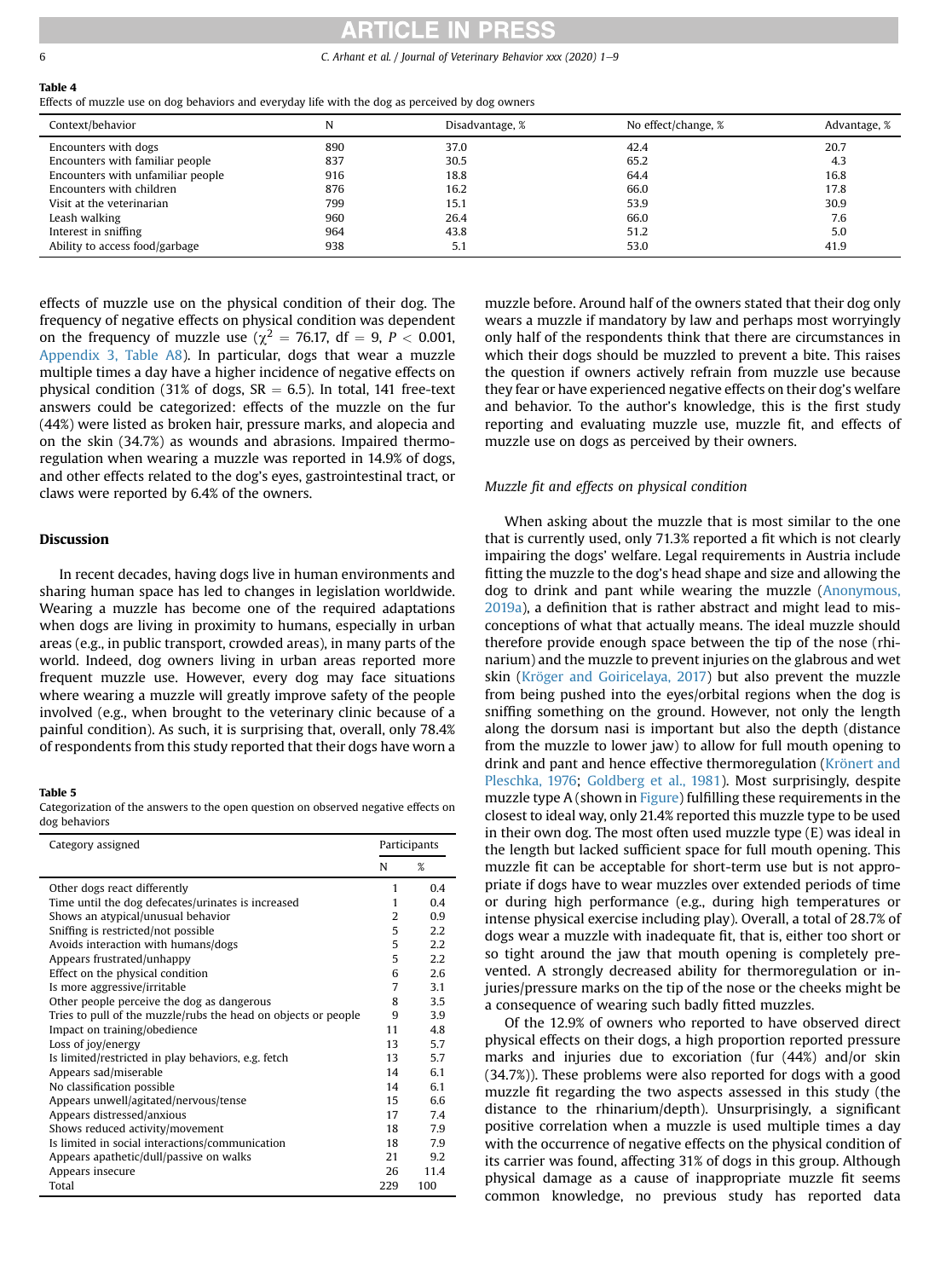### **RTICLE IN PRESS**

indicating such a severe negative impact on dog welfare. Based on the results of this study, badly fitted muzzles, especially when used daily, represent a risk factor for the development of potentially painful injuries. Therefore, dogs required to wear muzzles, especially when wearing them on a frequent basis, have to be monitored regularly for negative effects on fur and/or skin and their muzzle fit adapted accordingly. This includes the muzzle to be free of (sharp) edges/ridges and have additional padding material where necessary.

Not only the fit but also the type and material of the muzzle used might lead to the observed physical effects. Although not common, 4.1% of dog owners reported the use of tube-type muzzles, which can affect thermoregulation capacities because of the inability of dogs to open their mouth if fitted in a manner to prevent a bite. However, such muzzles are less likely to cause local irritation because of their soft material. Despite that the use of these muzzles is only legally permitted for brief restraint, such as an injection during a veterinary visit, they are sold in pet shops in Austria. Hence, not only muzzle fit but also the muzzle type used might explain the unacceptably high incidence of impaired thermoregulation, as reported by 14.9% of owners observing effects on physical condition. To the authors' knowledge, no study has assessed the effects of wearing muzzles of different types and sizes on heat stress. Factors known to increase the risk of heat stress are high environmental temperatures, low ventilation ([Flournoy et al., 2003;](#page-8-16) [McNicholl et al., 2016\)](#page-8-17), intense exercise, dehydration ([Otto et al.,](#page-8-18) [2017\)](#page-8-18), the dog being dark colored [\(McNicholl et al., 2016\)](#page-8-17) or having thick fur ([Berglund et al., 2009](#page-8-19)), an increased body condition score, and being brachycephalic ([Davis et al., 2017](#page-8-20)). We consider the use of inappropriate muzzles to increase the risk of suffering from heat stress and recommend using muzzles that impair neither full mouth opening nor air flow through the nostrils and mouth of the dog.

The use of basket-type muzzles of a different material was reported by most owners, which are considered acceptable from a welfare point of view ([Pike, 2018\)](#page-8-1). No specific type of material was correlated with observed negative effects. Most interestingly, 50.7% of all muzzles used were made of BioThane (soft polyurethane/ polyvinylchloride), metal, or leather, materials that are rather expensive (the price range in Austria is between 50 and 100 euro). This suggests costs when buying a muzzle are not playing a role but a lack of education what a good fit for the individual dogs actually means is. Education campaigns such as providing leaflets on how to fit a muzzle in pet shops and in veterinary clinics [\(Arhant and](#page-8-21) [Schmied-Wagner, 2019\)](#page-8-21) and strongly supporting custom-made muzzles (e.g., BioThane, 3D print, leather) might mitigate these effects in the future.

### Effects on the dog behavior

In addition to physical effects caused by muzzles, 19.6% of owners reported a negative effect on their dogs' behavior when wearing a muzzle. The term most often used to describe this effect was 'insecure' but also terms such as 'apathetic, dull, passive, distressed, anxious, unwell, agitated, nervous, tense, sad, and miserable' were used by around 40% of the dog owners reporting negative effects on their dog's behavior. Specific behaviors that were limited most often by muzzle use according to our respondents are social communication and interactions, activity, and movement and playing with the dog, in particular, fetch games. These findings match the results of a study using an antibarking muzzle where low ear, tail, and body postures and an increase in inactivity were found [\(Cronin et al., 2003\)](#page-8-9). When using this terminology, one can argue that dog owners interpret their dog's behavior as experiencing a negative affective state when wearing a muzzle, which also includes a change/inhibition of important social behaviors in certain situations. On the other hand, around twothirds of the dog owners did not report changes in their dog's behavior during encounters with people or during leash walking. The perception of a change in the behavior when wearing a muzzle as an advantage or disadvantage varied according to the behavior in question. Regarding interest in the explorative behavior (sniffing the environment) (43.8%) and encounters with other dogs (37%) and familiar people (30.5%), observed behavior changes were more often perceived as a disadvantage. Again, these perceived changes in the explorative behavior and intraspecies and interspecies communication matched findings of reduced activities when wearing a muzzle ([Cronin et al., 2003](#page-8-9); [Elsing et al., 2011](#page-8-5)) and difficulties when assessing facial expressions ([Riedel, 2014\)](#page-8-3).

Most interestingly, effects when wearing a muzzle during encounters with unfamiliar people and children were classed as disadvantage in 18.8% and 16.2% and as advantage in 16.8% and 17.8%, respectively. This distribution spectrum raises the question on how dogs wearing a muzzle are perceived by members of the public: do they feel more frightened indicated by a negative response toward the dog/owner or do unfamiliar people feel more secure and less anxious when encountering a dog wearing a muzzle in public. In addition to that, it is not known if an owner's and their dog's behavior changes because of this public perception and hence potentially influences social interactions.

The biggest advantage on the behavior of muzzled dogs was reported regarding the inability to access food/garbage (41.9%) and when visiting the veterinarian (30.9%). Both answers clearly indicate a concern for safety, on the one hand for the dogs themselves of not being able to ingest potential pathogens and on the other hand for the veterinarian to prevent a potential injury that might arise, for example, when examining an animal in pain. Pointing out these positive effects of a muzzle also in dogs without a known bite history, that is, increases in safety of all involved parties, could be used to increase adherence of owners to routinely train their dogs to wearing a muzzle from a young age on.

### Training and training effect

Another aim of this study was to determine what type of muzzle introduction techniques have been used and how this might influence the dog behavior and welfare. Muzzle training with positive reinforcement is highly recommended ([Horwitz and Pike, 2014](#page-8-22); [Pike, 2018](#page-8-1)) and indeed the technique used most often, with almost one-third of the participants using tasty food rewards to be associated with the muzzle over several days ('short training') and another 25% using the same technique over several weeks ('intense training'). However, almost one-quarter used either no training at all ('no preparation') or attempted to get the dog used to the muzzle over short periods of time (less than 3 minutes) without the use of food (classed as 'habituation') before wearing it over a prolonged period of time.

Unsurprisingly, intense training over several weeks turned out to be the most appropriate technique; it is significantly associated with owners reporting their dogs to bark/whine and trying to pull the muzzle off less often when wearing it for the first time. Furthermore, a significant reduction was found in behaviors categorized as active avoidance when wearing the muzzle, at present, such as rubbing the snout on objects, pacing, trying to pull the muzzle off with the paws, panting, or growling and of behaviors categorized as passive avoidance when fastening the muzzle, at present, such as freezing or turning head away/walking away. Moreover, dogs trained over several weeks voluntarily put their snout into the muzzle most frequent of all groups. Conversely, introduction techniques categorized as habituation seem to be less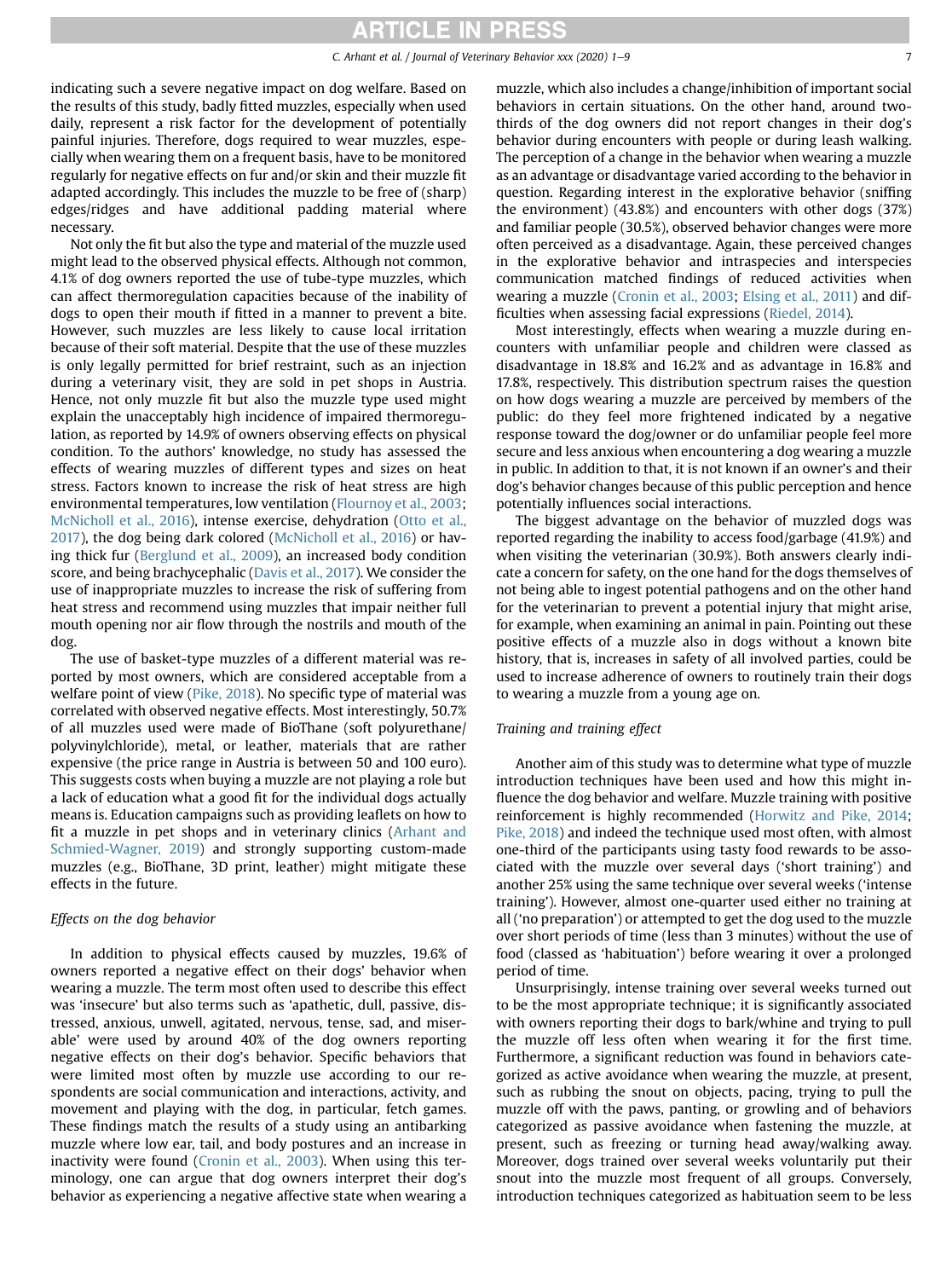8 C. Arhant et al. / Journal of Veterinary Behavior xxx (2020) 1–9

efficient or even disadvantageous as dogs remained calm less often when wearing the muzzle for the first time and had levels of avoidance behaviors comparable to dogs that received no introduction to wearing a muzzle. These results are most likely not new knowledge for behavior experts in the field and experienced dog training professionals, but the relatively high percentage of owners not using introduction methods based on positive reinforcement (21.4%) indicates a lack of a basic understanding of the benefits of positive training methods. Indeed, the results of this study show the need of positive reinforcement techniques over a prolonged period to effectively reduce signs of distress, both in the short and long term. However, the amount of time and effort needed to successfully muzzle train a dog remains to be determined. Intense carrier training in cats (4 to 5 sessions per week with a total amount of 28 short training sessions over 6 weeks) resulted in reduced signs of stress during consecutive car rides [\(Pratsch et al., 2018](#page-8-23)). Although effective in a relatively short time period, this training intensity might be overwhelming for some owners. Fewer training sessions over a longer time period might also be advantageous as it has been shown that weekly training sessions are more efficient in terms of sessions needed until task achievement when compared with training five times a week ([Meyer and Ladewig, 2008\)](#page-8-24). However, experimental research on the optimal amount and frequency of training to effectively reduce signs of stress during muzzle use is lacking. Therefore, we see an urgent need to discuss the effects of different introduction techniques on welfare-relevant short-term and long-term behaviors with a wider audience, including professionals and dog owners and even more so for legal authorities to be able to make informed and state-of-the-art decisions. Another relevant consideration is that our self-selected sample was skewed toward female participants with a higher education level. In addition, they had to be willing to complete a rather long questionnaire. Presumably, our sample consisted mainly of quite committed dog owners. Aspects such as the choice of the muzzle type or training method used to introduce the muzzle may be different in other populations. Therefore, we cannot rule out a more pronounced negative effect of these aspects on dog welfare for the general population.

### Methodological considerations-scales

For the overall assessment of the frequency of wearing a muzzle, a 10-point scale with reference to real time periods such as 1-3  $\times$ per year or 4-6  $\times$  per week (see [Table 2\)](#page-3-0) were used. Using 10 points allowed us to select reasonable time periods ranging from never to multiple times a day; however, 10- (and also 5-) point scales are preferred by questionnaire respondents and perceived to be easy and quick to answer [\(Preston and Colman, 2000\)](#page-8-25). For the frequency of wearing a muzzle in different contexts and the frequency of specific dog behaviors during wearing a muzzle, scales labeled with "relative frequencies" such as sometimes or often were used. Using these "relative frequency" terms allowed for a gradation of muzzle use in different contexts and dog behaviors during wearing a muzzle independent of the overall frequency of muzzle use: assume a dog wears the muzzle one to three times a year; it is brought to the vet once a year and always wears the muzzle there; occasionally, it wears a muzzle in crowded public areas. Using the same scale as for the overall frequency, this dog's owner would tick  $1-3 \times to$ three times per year for the vet as well as for crowded public areas. With the "relative frequency" terms, the owner ticks always for the vet and seldom for crowded public areas. The answers are an interplay of how often the dog experiences a given situation and how often it wears a muzzle in this specific situation or how often a specific behavior can be observed when muzzled independent of how often the dog wears the muzzle. Using labels referring to real time periods would give a completely different picture. However, when using these types of labels in a scale one, should always keep in mind that, for example, the term "sometimes" might have different meanings for different respondents in terms of real time periods. Furthermore, respondents were asked to rate wearing a muzzle in different contexts on a 6-point scale, whereas for dog behaviors during wearing a muzzle, a 5-point scale was used. As we considered the questions on muzzle use in different contexts to possibly induce a social desirability bias, a scale without a midpoint was chosen ([Johns, 2005\)](#page-8-26). In our survey, this meant that even if respondents where prone to tick in the middle of the scale, they had to decide whether their dog wears the muzzle sometimes  $(= 3)$  or often  $(=4)$  [\(Table 1](#page-2-2)). The only context that received average scores greater than 4 was "public transport," in which muzzling a dog is mandatory by law in Vienna (the biggest city in Austria). In all other contexts, muzzle use is rather uncommon as they all received average scores less than 3. For dog behaviors, social desirability was not considered as influential; therefore, a 5-point scale was deemed appropriate ([Table 3\)](#page-4-0), as this is the preferred format regarding its ease of use by questionnaire respondents [\(Preston and Colman,](#page-8-25) [2000](#page-8-25)).

### Muzzle use, QoL, and legislation

QoL describes individual experiences and associated mental states over time including multiple aspects such as health and the animal's environment ([Mellor, 2016;](#page-8-27) [Yeates, 2016](#page-8-28)). Mental states experienced by a dog could be, for example, 'excited playfulness' during social play or 'helplessness' during muzzle use. The positive and negative experiences in an individual's life are weighed against each other and a balance toward positive experiences constitutes 'a good life' or 'a life worth living' (for more information on these categories, see the study by [Mellor, 2016\)](#page-8-27). If negative experiences outweigh the positive ones, this may constitute 'a life worth avoiding' or even 'a life not worth living.' Taking into account the physical harm observed, but also including active and passive avoidance behaviors indicative of negative emotional states both in the short and long terms in this study population, one must ask the question about trends in legislative change, "does legislation by different authorities that requires permanent muzzle use reduce QoL of the affected animals?" This question is even more germane when puppies of breeds arbitrarily classed as 'dangerous' need to be permanently muzzled when being taken out into the public, as it recently happened in Vienna [\(Anonymous, 2019b\)](#page-8-10). Based on the results of this study, if permanent muzzling is enacted, it should be a priority and is essential that dog owners are given sufficient time and competent advice to choose an appropriate muzzle and train their dogs in a manner that reduces stress associated with wearing a muzzle.

There is also an urgent need to assess permanent muzzle use in puppies and young dogs with respect to their social development, as it is known that social contact with humans and dogs is needed for proper development of puppy social skills ([Appleby et al., 2002](#page-8-29)). Furthermore, all dogs should be given the opportunity for regular, outdoor access where they can display unimpeded explorative and play behaviors ([Döring et al., 2008\)](#page-8-2). Importantly, our participants' answers to the open question on effects of muzzling on dog behaviors support the notion that wearing a muzzle may lead to behavioral inhibition and impedes certain behaviors such as exploring the environment or social communication and interaction. Dog parks/off-leash areas can be quite heavily used, making them suitable only for sociable dogs. These parks provide dogs with an opportunity for unrestricted exploration of the environment and engagement in intense social interaction such as intraspecific play. However, these parks and off-leash areas are less well suited for